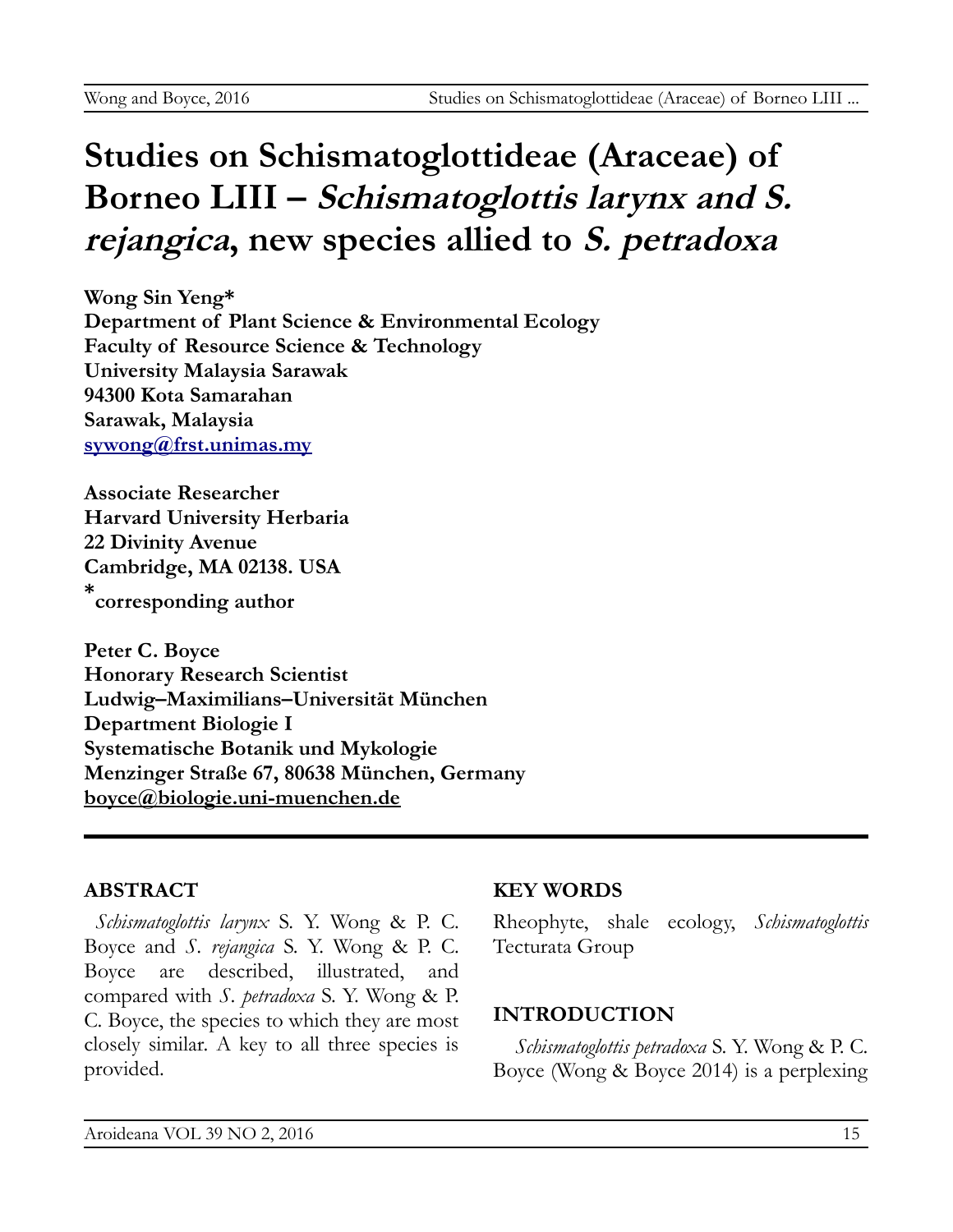plant that, whereas overall highly reminiscent of species of the *Schismatoglottis* Multiflora Group (Hay & Yuzammi 2000), is distinguished by the shoot modules comprising a single foliage leaf, a petiolar sheath reduced to a very short collar with its protective role homeotically taken by the subtending prophyll, and leaf blades with tessellate secondary venation, all characteristics that are absent from the Multiflora Group. At the time of publication no further species combining this combination of characteristics was known to exist, and *S. petradoxa* was considered to be an isolated species.

Recently two further species have flowered that share the defining characteristics of *S. petradoxa* but which are

also obviously distinguished from it. We here describe these as taxonomic novelties: **Schismatoglottis larynx S. Y. Wong & P. C. Boyce sp. nov.** and **S. rejangica S. Y. Wong & P. C. Boyce sp. nov.** The result is that there is now a species cluster of three morphologically similar (and molecularly allied) species occupying an isolated position within *Schismatoglottis* sens. lat. (Low et al., in prep.).

Dimensions in the descriptions are derived from fertile (i.e., mature) plants. Seedlings have overall smaller measurements.

In verifying geological occurrences for this paper we have been much assisted by the excellent geological map of Tate (2001).

### **KEY TO THE SPECIES OF THE SCHISMATOGLOTTIS PETRADOXA CLADE**

| 1a. Leaf blades pendulous; thick, brittle; spadix weakly clavate-cylindric, 5.5–7 cm |  |  |  |  |  |  |  |  |  |  |  |  |
|--------------------------------------------------------------------------------------|--|--|--|--|--|--|--|--|--|--|--|--|
|                                                                                      |  |  |  |  |  |  |  |  |  |  |  |  |
| 1b Loof blodge exchingencet lootheavy exadix stoutly clarate 4.45 cm                 |  |  |  |  |  |  |  |  |  |  |  |  |

1b. Leaf blades arching-erect, leathery; spadix stoutly clavate, 4–4.5 long . . . . . . . . . .. ... **Schismatoglottis larynx** S. Y. Wong & P. C. Boyce

2a. Leaf blades up to 45 cm long  $\times$  14 cm wide; petioles up to 27 cm long; leaf blade abaxially conspicuously ribbed (ribs corresponding to the primary lateral veins); mid-rib pale creamy yellow contrasting with remainder of blade matte olive-green; inflorescences in groups of three; spadix 6–7 cm long; stigmas narrower then pistil . . . . . . . . . . **Schismatoglottis petradoxa** S. Y. Wong & P. C. Boyce

2b. Leaf blades up to 26 cm long  $\times$  7 cm wide; petioles up to 11 cm long; leaf blade abaxially not conspicuously ribbed; mid-rib concolorous with remainder of blade; inflorescences solitary; spadix ca. 5.5 cm long; stigmas wider than pistil . . . . . . . . . . **Schismatoglottis rejangica** S. Y. Wong & P. C. Boyce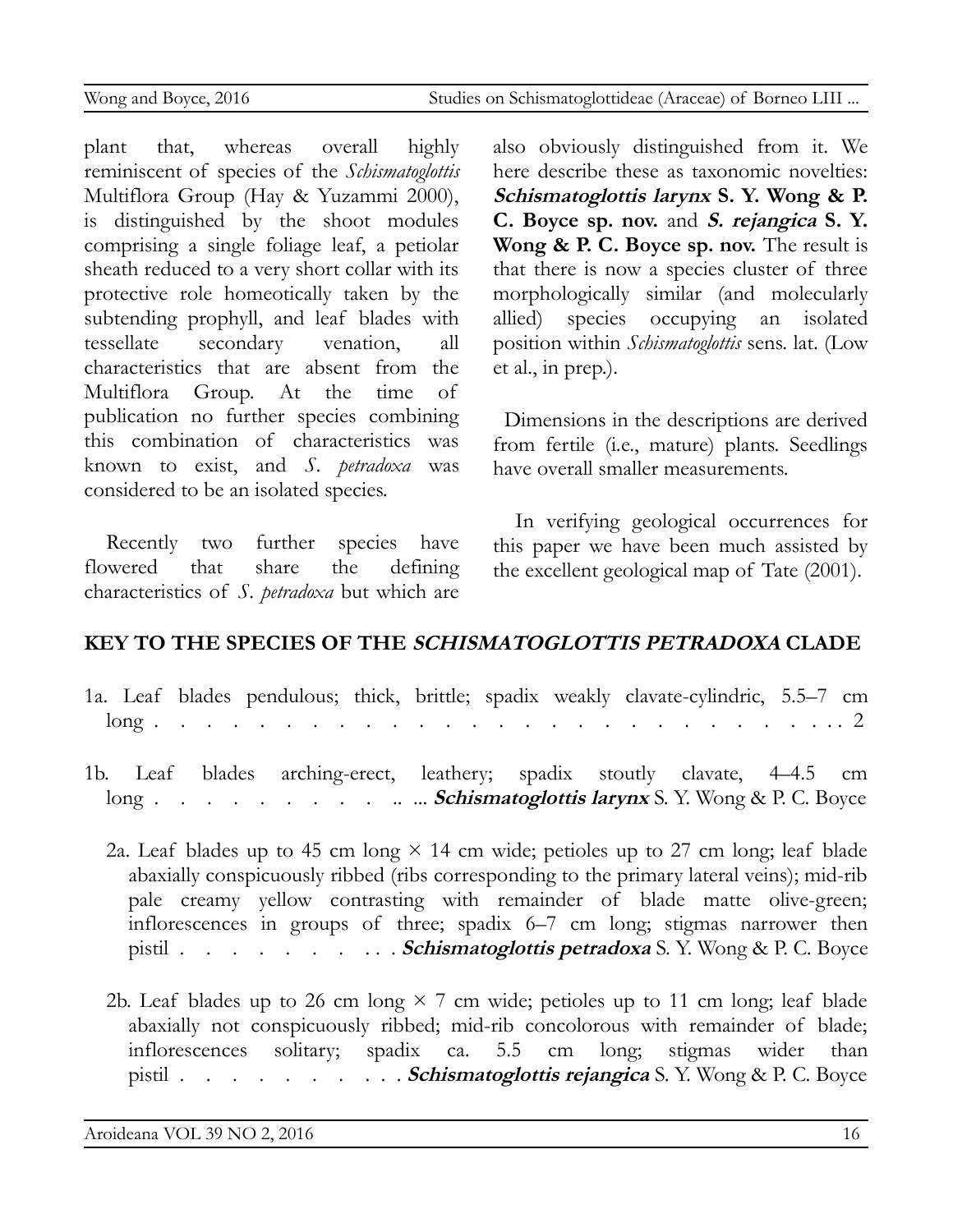



**A.** Cultivated plant. **B.** Leaf blade, abaxial surface showing tessellate veins. **C.** Active shoot tip showing each leaf subtended by a protective cataphyll; note that petiolar sheath is reduced to a short collar with no protection function of emerging leaf. **D & E.** Inflorescence at pistillate anthesis; the posture in **D.** is as in nature. **F.** Spadix at onset of staminate anthesis, nearside portion of spathe artificially removed, note expanded interstice staminodes spathe limb shed, leaving recurved remnants around orifice of lower spathe. **G.** View of the recurved remnants of the spathe limb at orifice of lower spathe, inflorescence at onset of staminate anthesis. **H.** Developing infructescence; note that the peduncle has reflexed to bring the infructescence upright. **A–H** from *AR–4186*. Images © P.C. Boyce.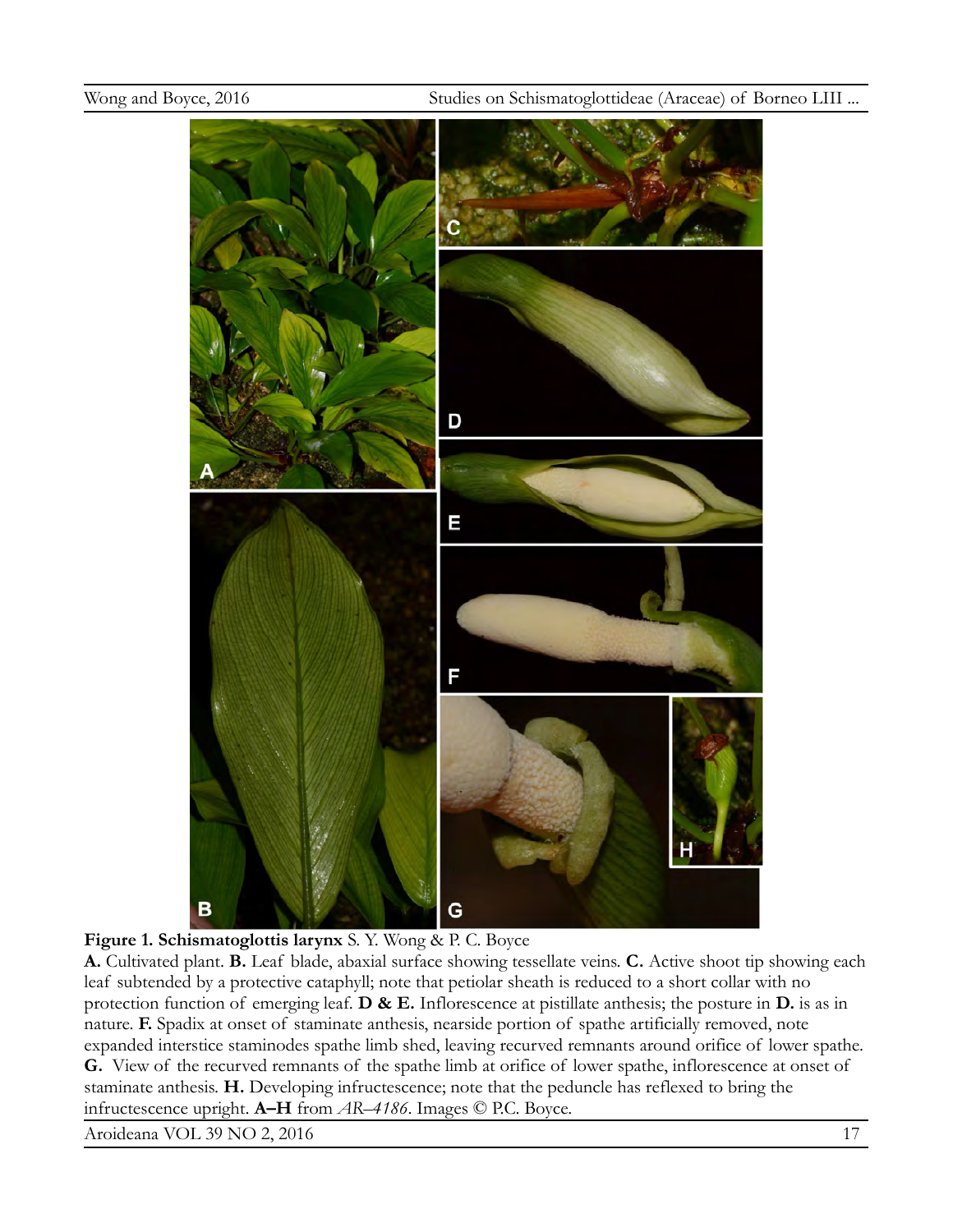**Schismatoglottis larynx** S. Y. Wong & P. C. Boyce, **sp. nov**. Type: Malaysian Borneo, Sarawak, Betong, Saratok, Sungai Kabo, 01°46'37.1"N 111°28'26.1E", 15 Jul 2013, *M. Lo AR–4186* (holotype SAR!; isotypes M!, SAR!, SING! – all alcohol preserved). **Figure 1.**

## **Diagnosis**

*Schismatoglottis larynx* is distinguished from *S. petradoxa* and *S. rejanica* by arching-erect (not pendulous) leathery (not thick, brittle) leaf blades, and by a stoutly clavate spadix 4–4.5 cm long (vs slender clavate-cylindric, 6–7 cm long). *Schismatoglottis larynx* is further differentiated from *S. petradoxa* by the much smaller leaf blades (up to  $26 \times 7$  cm vs up to  $45 \times 14$  cm), without a discolorous midrib, shorter petioles (up to 11cm long vs up to 27 cm long), and solitary inflorescences (vs inflorescences in threes).

## **Description**

**Creeping rheophytic herb** to ca. 15 cm tall. **Stem** condensed, rhizome-like, densely rooting along its length, internodes to 1 cm long, ca. 4 mm diam. **Leaves** numerous, each alternating with soon-marcescent, tapering lanceolate weakly scabrid cataphyll to 3.5 cm long; **petiole** shorter than blade, erect, 5–8 cm long, dorsally flattened with blunt ridges running along the dorsal margins, dull green, minutely scabrid, sheathing only at very base, petiolar sheath reduced to an obscure collar; **blade** oblanceolate, 9–11.5 cm long  $\times$  3.5–4 cm wide, leathery, adaxially matte olive-green, much slightly paler, base cuneate to very narrowly rounded, apex acuminate and apiculate for ca. 1 mm; **midrib** adaxially more or less flush with blade, abaxially prominent; **primary lateral veins** ca. 8 on each side, diverging at 45–60°, adaxially hardly impressed, abaxially somewhat raised; interprimary veins more numerous than primaries, ca. half width; **secondary venation** abaxially forming a conspicuous dark green tessellate reticulum; **tertiary venation** invisible. **Inflorescence** nodding, solitary, subtended by lanceolate membranous cataphylls, smelling very faintly sweet-esteric at pistillate anthesis; **peduncle** cylindric, and subtended almost obscured by a conspicuous prophyll, up to 4 cm long × 3 mm wide, pale green. **Spathe** with a strong constriction between the lower part and the limb, limb inflating and gaping at pistillate anthesis, opening further at staminate anthesis, 5–6 cm long; **lower spathe** narrowly ovoid and markedly asymmetric, dorsally shallowly flattenedconvex corresponding to the adnation of the pistillate flower zone, glossy medium green with fine darker longitudinal veins, dorsally ca. 1 cm long, ventrally 1.5 cm long, persistent; **spathe limb** exterior pale greenish while with fine darker green longitudinal lines at pistillate anthesis, interior dirty whitish, rather glossy, broadly lanceolate 4–4.5 cm long, bluntly rostrate for ca. 1 cm, upper half opening at pistillate anthesis and initially via a narrow terminal slit, then wide-gaping (ca. 2 cm wide), and weakly fornicate, limb margins reflexing during staminate anthesis, limb caducous to leave a rim of recurved degraded tissue at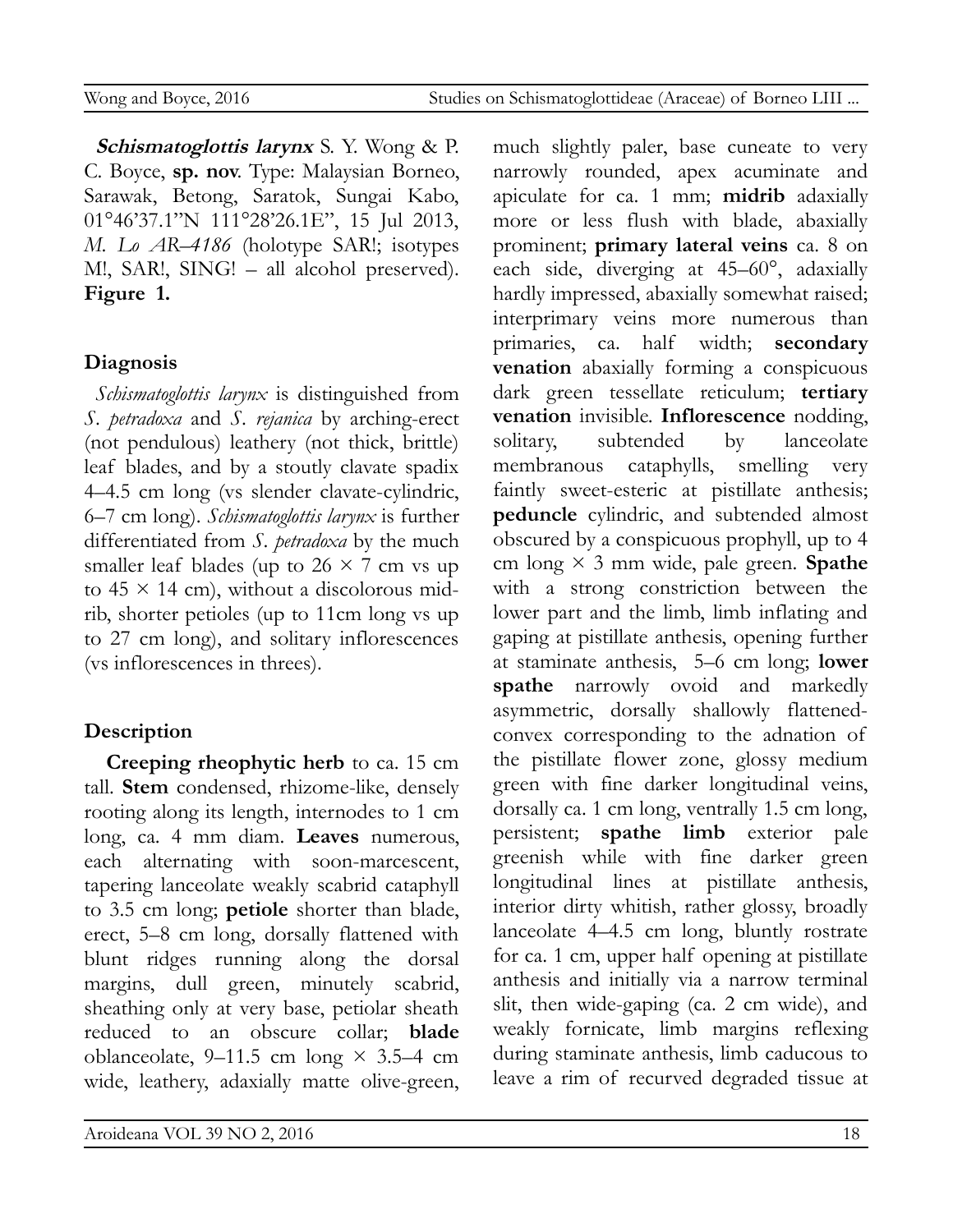the lower spathe insertion. **Spadix** 4–4.5 cm long, stoutly clavate; **pistillate zone ca.** 3.5 mm (dorsal side) to 8 mm long (ventral side), weakly conic, obliquely inserted, distally ca. 4 mm diam., light green; **pistils** somewhat crowded, and upwardly oriented with relation with the spadix axis, ca. 0.7 mm diam., slightly depressed-globose, light green; **stigma** briefly stipitate, capitate, narrower than top of pistil, ca. 0.2 mm tall × 0.4 mm wide, papillose; **interpistillar pistillodes** very few, occurring at junction of peduncle and pistillate flower zone with peduncle, ca. 2 mm long, compressedclavate, white; **sterile interstice** with about 2 rows of staminodes; **interstice staminodes** weakly columnar-polygonal ca. 1 mm across, dull-white, initially equalling the height of pistils, later (late pistillate anthesis) staminodes lengthening to create a ring ca 1/3 wider than fertile zones; **staminate zone** cylindric-weakly conical, ca. 1.5 cm long  $\times$  0.4–0.5 cm diam., cream; **stamens** irregularly densely crowded, individual flowers impossible to distinguish, rectangular dumb-bell shaped from above, truncate with narrow connective slightly pointed-elevated above thecae, thecae opening by a single pore, creamy white; **appendix** stoutly clavate, blunt, proximally slightly wider than top of staminate zone, 2–2.4 cm long, widest part ca. 7 mm diam., distally tapering and narrowly obtuse, white; **appendix staminodes** very dense, weakly polygonal in plan-view with a weak central depression, pale cream. **Fruiting spathe** erect by flexing of the peduncle, obliqueurceolate with the rim bearing recurved spathe limb remnants, deep glossy green. **Fruits** and **seeds** not seen.

*Ecology* — Occurring on semi-shaded shale rocks beside a small forest waterfall. 60 m asl.

*Distribution* — *Schismatoglottis larynx* is known only from the type locality, where it is very locally plentiful.

*Etymology* — The trivial epithet is suggested from the form of the human larynx and its resemblance to the manner in which the lower spathe tightly grips the pistillate portion of the spadix as far as the expanded zone of interstice staminodes.

*Notes* — Although mono(folia)phyllous shoot modules, a condensed petiolar sheath, and protective subtending prophyll are all typical of the *Schismatoglottis* Tecturata Group (Boyce & Wong 2013), *S. larynx* differs from *S. tecturata* and its allies by leaf blades with tessellate secondary venation, and pendent inflorescences each on a long peduncle (**Figure 3)**.

Molecular analyses (Low et al, in prep.) fails to retrieve as monophyletic the *Schismatoglottis* Tecturata Group, with multiple accessions of the representative species [*S. tecturata* (Schott) Engl.] falling together outside of *Schismatoglottis* sens. strict. It is perhaps significant that Schott (1865) recognized a separate genus, *Colobogynium* Schott, for the plant now called *Schismatoglottis tecturata*.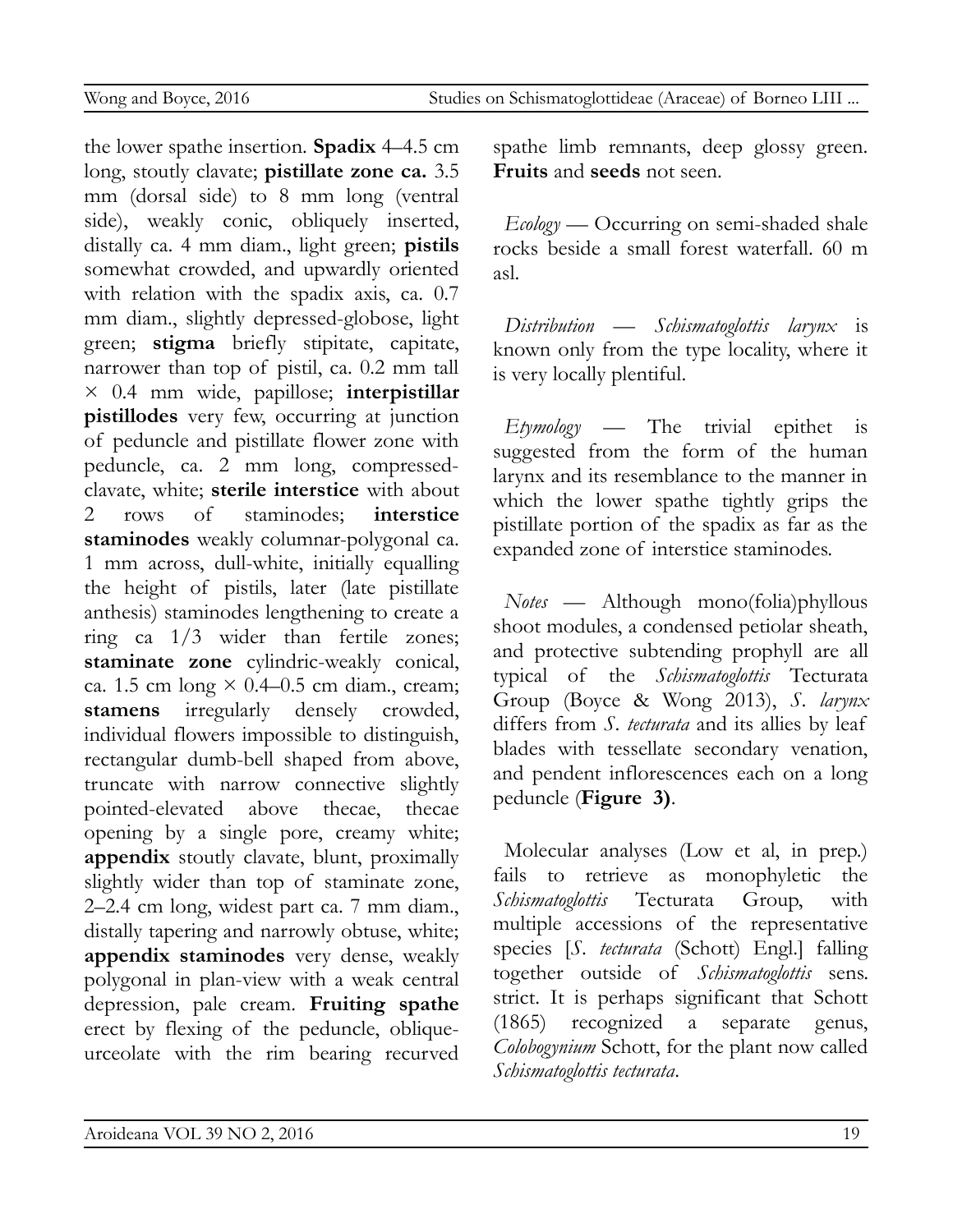



**A.** Plans in habitat. **B.** Detail of plant showing each leaf subtended by a protective cataphyll; note that petiolar sheath is reduced to a short collar with no protection function of emerging leaf. **C.** Leaf blade, abaxial surface showing tessellate veins. **D.** Inflorescence at pistillate anthesis. **E.** Spadix at onset of staminate anthesis, spathe artificially removed, note expanded interstice staminodes spathe limb shed, leaving recurved remnants around orifice of lower spathe. **F.** Detail of lower spadix, pistillate flower zone separated by expanded interstice staminodes, and lower portion of staminate flower zone; note the large pistillodes at the junction of the pistillate flower zone with the spathe adnation. **A–C** from *AR–1758*; **D–F**  from *AR-353*. Images © P.C. Boyce.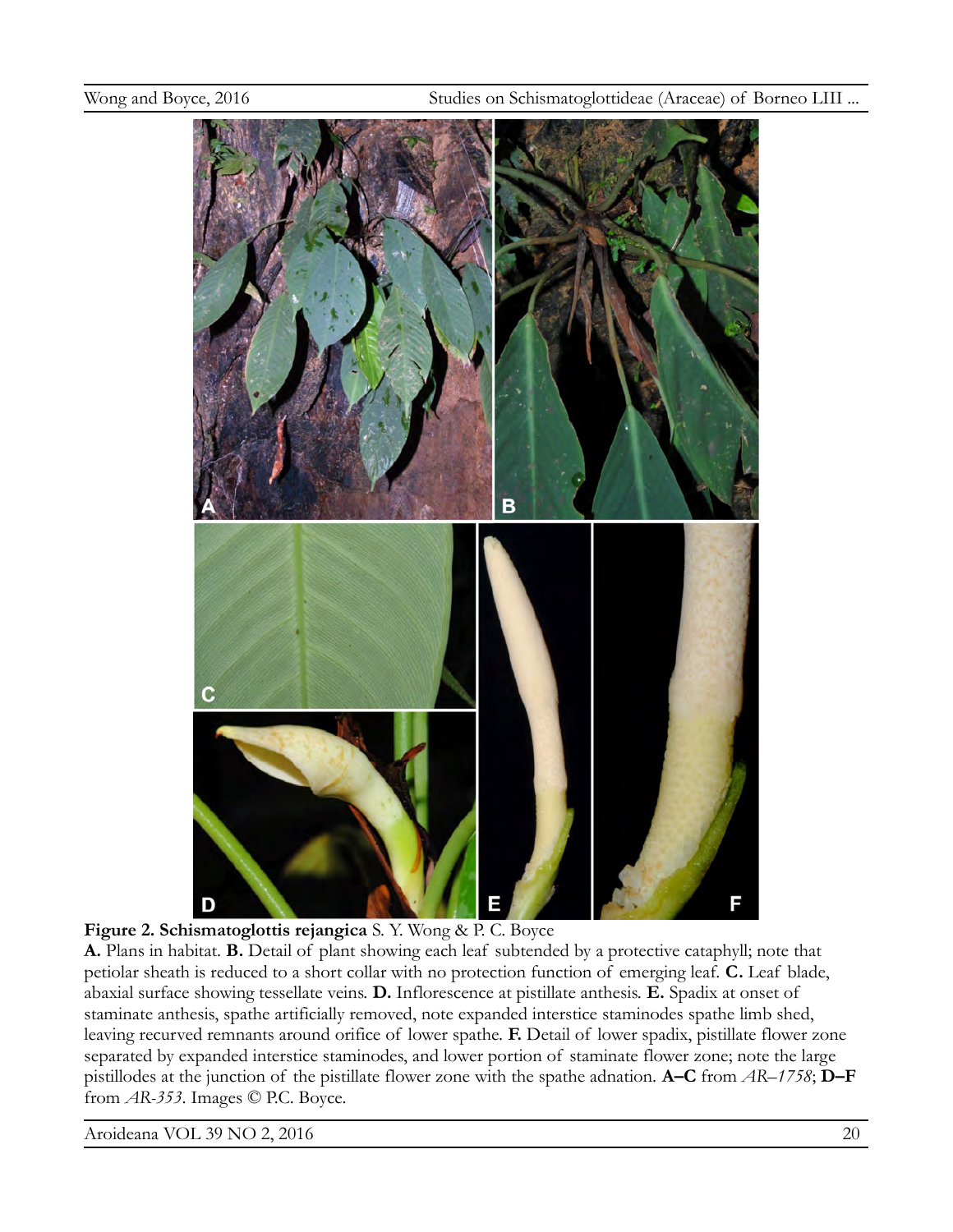

**Figure 3. Schismatoglottis petradoxa** S. Y. Wong & P. C. Boyce

**A.** Plants in habitat. **B.** Detail of tessellate secondary venation. **C.** Inflorescence at pistillate anthesis. **D & E.** Inflorescence at late pistillate anthesis, nearside spathe artificially removed. Note that the interstice staminodes have lengthened. **A** from *AR-464*; **B - E** from *AR-4894*. Images © P.C.Boyce.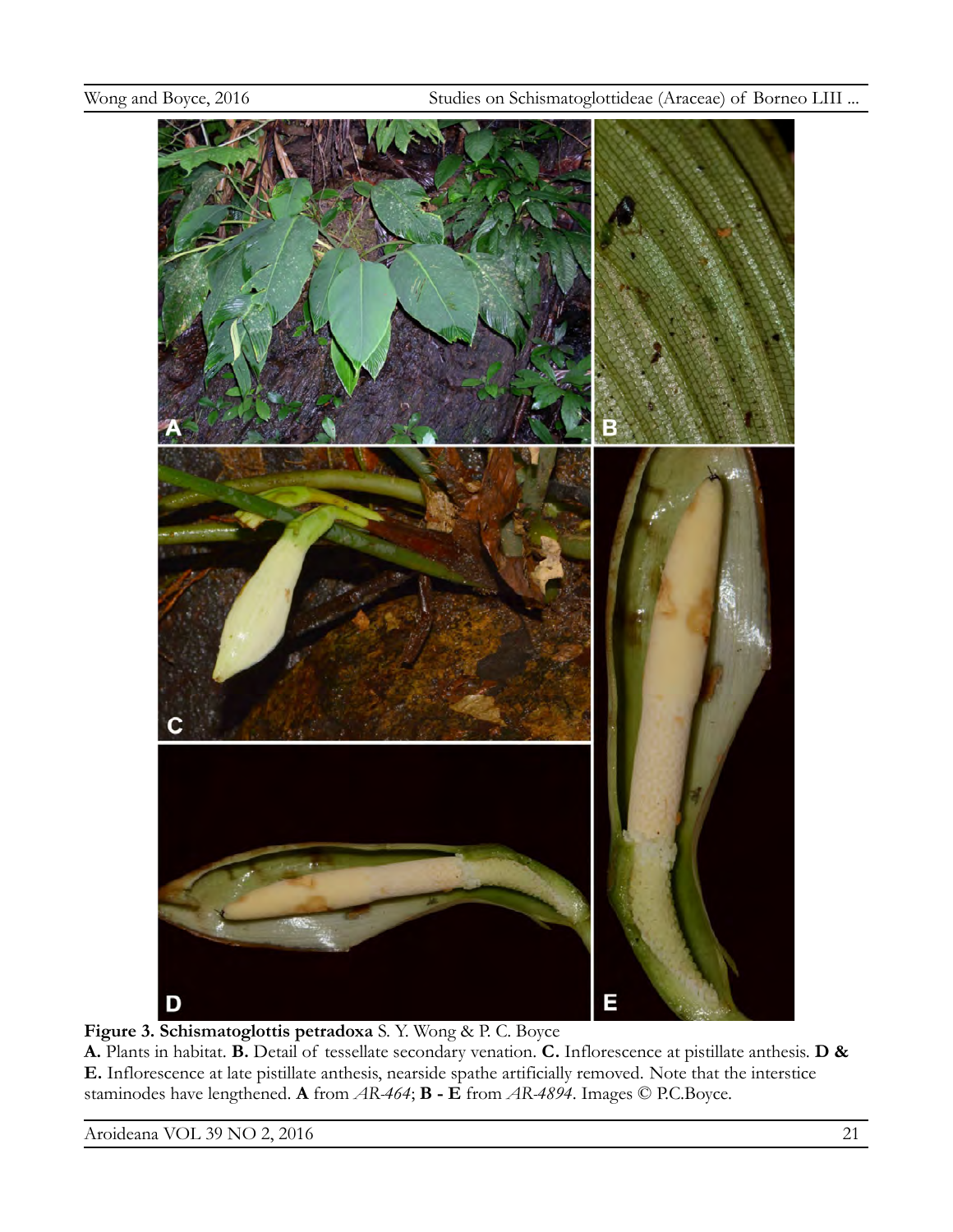**Schismatoglottis rejangica** S. Y. Wong & P. C. Boyce, **sp. nov**. Type: Malaysian Borneo, Sarawak, Kapit, Nanga Gaat, Rejang Wood Concession, km 65 road to Camp Gahada, 01° 42'01.1"N 113°31'14.8"E, 12 May 2004, *P. C. Boyce, Jeland ak Kisai & Jepom ak Tisai AR-353* (holotype SAR!; isotypes M!, SAR!, SING! – all alcohol preserved). **Figure 2.**

## **Diagnosis**

*Schismatoglottis rejangica* is distinguished from *S. petradoxa* by the much smaller leaf blades (up to 26 cm  $\times$  7 cm vs up to 45  $\times$ 14 cm), without a discolorous mid-rib, lacking conspicuous abaxial ribbing, less conspicuous tessellate secondary venation, by shorter petioles (up to 11 cm long vs up to 27 cm long), and solitary inflorescences (vs inflorescences in threes) with a spadix ca. 5.5 cm long (vs 6–7 cm long).

## **Description**

**Pendent rheophytic herb** to ca. 25 cm. **Stem** condensed, with internodes to 1 cm long, 1–2 cm diam. **Leaves** several together alternating soon-marcescent, somewhat brittle tapering lanceolate weakly scabrid cataphylls to 8 cm long; **petiole** shorter than blade, arching to almost pendent, 6–11 cm long, sub-terete, proximal third, dull medium green, minutely scabrid, sheathing only at very base, with the petiolar sheath reduced to an obscure collar; **blade** broadly lanceolate, 16–26 cm long  $\times$  4–7 cm wide, thick, adaxially matte medium green, paler and matte abaxially, base cuneate to very narrowly rounded, apex acuminate and apiculate for ca. 1 cm; **midrib** adaxially more or less flush with blade, abaxially prominent; **primary lateral** veins ca. 12 on each side, diverging at 45–60°, abaxially slightly raised, adaxially impressed; **secondary venation** adaxially invisible, abaxially forming a slightly conspicuous darker tessellate reticulum; **tertiary venation** invisible. **Inflorescence** pendulous, solitary, subtended by lanceolate chartaceous cataphylls, with a weak esteric odour at pistillate anthesis; **peduncle** compressed-cylindric, subtended by a conspicuous prophyll or cataphyll, up to 8 cm long  $\times$  3.5 mm wide, medium green, minutely scabrid. **Spathe** with a moderate constriction between the lower part and the limb, limb inflating and gaping at pistillate anthesis, opening further at staminate anthesis, 6–6.5 cm long; **lower spathe** compressed ovoid and strongly asymmetric, dorsally flattened-convex corresponding to the adnation of the pistillate flower zone, medium green with very fine darker longitudinal veins, dorsally ca. 1 cm long, ventrally ca. 2 cm long, persistent; **spathe limb** exterior white with very fine darker longitudinal lines at pistillate anthesis, interior dirty whitish green shading dorsally to glossy green broadly lanceolate 5–6 cm long, upper half opening at pistillate anthesis and initially via a narrow terminal slit, then wide-gaping (ca. 2 cm wide), and weakly fornicate, limb margins reflexing during staminate anthesis, then whole limb degrading-caducous with the rim remaining above the lower spathe insertion reflexing somewhat. **Spadix** ca. 5.5 cm long, stoutly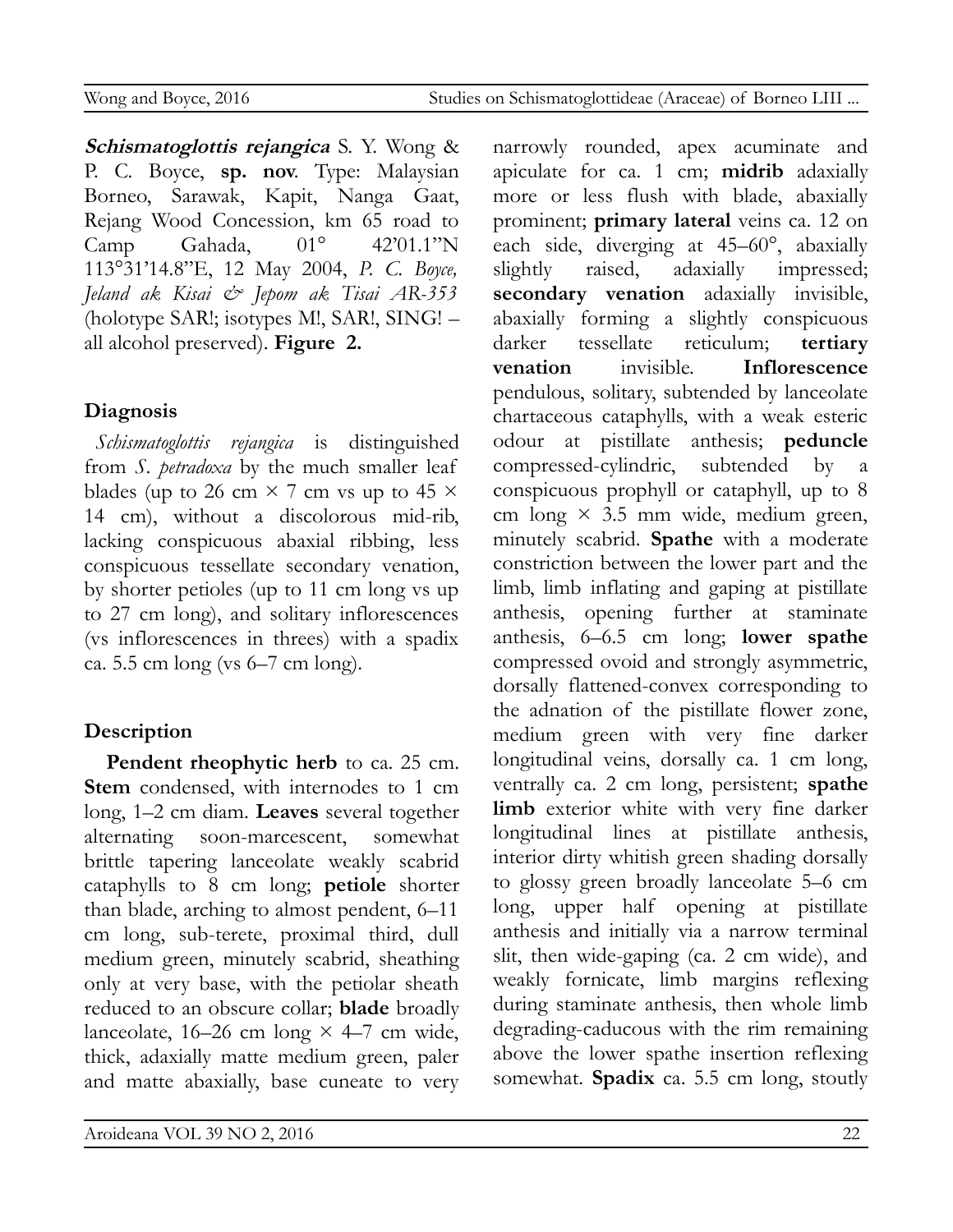Wong and Boyce, 2016 Studies on Schismatoglottideae (Araceae) of Borneo LIII ...

cylindrical-clavate; **pistillate zone dorsally entirely adnate to spathe,** 1cm long, compressed conic, ca. 6 mm diam., very pale green; **pistils** crowded, ca. 1 mm tall, 0.7 mm diam., narrowly barrel-shaped, pale green; **stigma** sessile, discoid, wider than top of pistil, ca. 0.5 mm tall  $\times$  1 mm wide, papillose; **interpistillar pistillodes** forming a row at junction with peduncle, ca. 1.2 mm long, resembling slender, compressed pistils,, whitish green; **sterile interstice** with about 3 rows of staminodes; **interstice staminodes** compressed-cylindrical ca. 1 mm across, dull-white, initially equalling the height of pistils, later (late pistillate anthesis) staminodes lengthening to form a ring ca 1/3 wider than fertile zones; **staminate zone** cylindric, ca. 1.5 cm long  $\times$  0.4–0.6 cm diam., cream; **stamens** irregularly densely crowded, individual flowers difficult to distinguish, rectangular-dumbbell shaped from above, truncate with thick connective slightly elevated above thecae, thecae opening by a single pore; **appendix** stoutly cylindrical, blunt, proximally as wide as staminate zone, 2.5–3 cm long, widest part 5–8 mm diam., distally slightly tapering and narrowly obtuse, cream; **appendix staminodes** very dense, irregularly rectangular shaped from above, ca. 0.5 mm diam., centrally with a narrow, deep depression, cream. **Fruiting spadix** not seen.

*Ecology* — Pendulous on vertical shaded forested shale river banks in moist lowland forest between 20–350 msl.

*Distribution* — *Schismatoglottis rejangica* occurs exclusively in the basin of the Rejang river, from the vicinity of Kapit town eastwards to the junctions ('nanga' in the local Iban language) of the Balleh and Gaat rivers, and north to Pelagus.

*Etymology* — Named for the Rejang river, in the basin of which *S. rejangica* is widespread and locally abundant.

*Notes* — *Schismatoglottis rejangica* is highly distinctive in the wild, with the rather thick, pendulous matte olive green lead blades often covering large areas of suitably shaded vertical shale to the exclusion of any other plants. Most populations favour sharp bends in the stream which afford them almost constant shade.

*Other material examined*: MALAYSIAN BORNEO: **Sarawak: Kapit**. Nanga Gaat, Rejang Wood Concession, Sungai Piat, 01°38'09.1"N 113°24'09.9'E, 14 Oct 2003. *P. C. Boyce & Jeland ak Kisai AR-114* (SAR) & *AR-125* (SAR); Nanga Gaat, Rejang Wood Concession, stream below Camp Gahada, 01°41'49.4'N 113°26'16.3"E, 15 Oct 2003, *P. C. Boyce & Jeland ak Kisai AR-134* (SAR); Nanga Gaat, Rejang Wood Concession, km 65 on road to Camp Gahada, 01°42'01.1"N 113°31'14.8"E, 12 May 2004, *P. C. Boyce, Jeland ak Kisai & Jepom ak Tisai AR-324* (SAR), *AR-327* (SAR) & *AR-352* (SAR) & 13 May 2004, *P. C. Boyce, Jeland ak Kisai & Jepom ak Tisai AR-392* (SAR); Nanga Gaat, Rejang Wood Concession, km 65 road to Camp Gahada,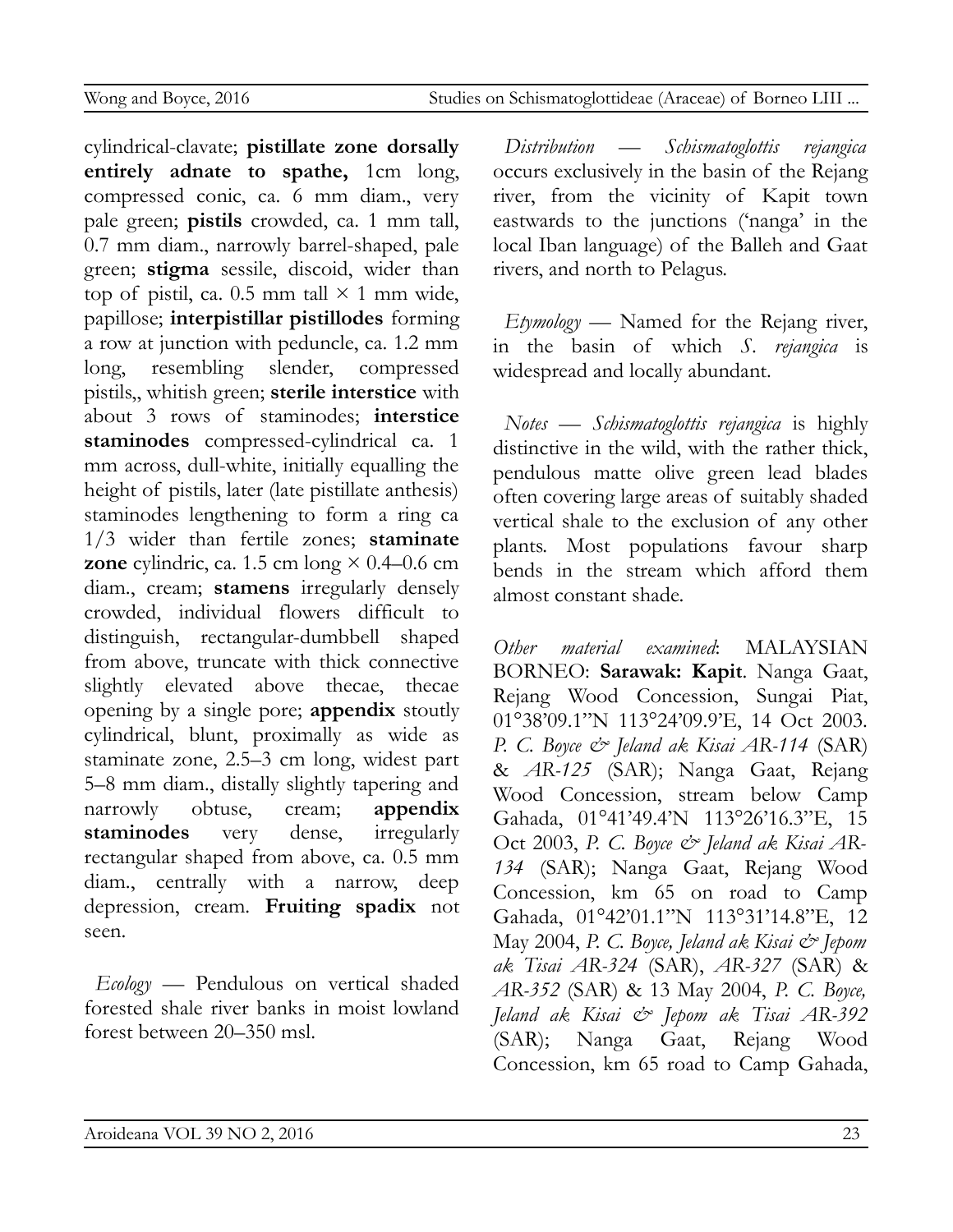

**Figure 4.** Spadix of **Schismatoglottis petradoxa** Complex species compared. **A. Schismatoglottis petradoxa** S. Y. Wong & P. C. Boyce. **B. Schismatoglottis rejangica** S. Y. Wong & P. C. Boyce. **C. Schismatoglottis larynx** S. Y. Wong & P. C. Boyce**. A.** from *AR-4894*; **B.** from *AR-353*; **C.**  from *AR-4186*. Images A–B © P.C. Boyce.